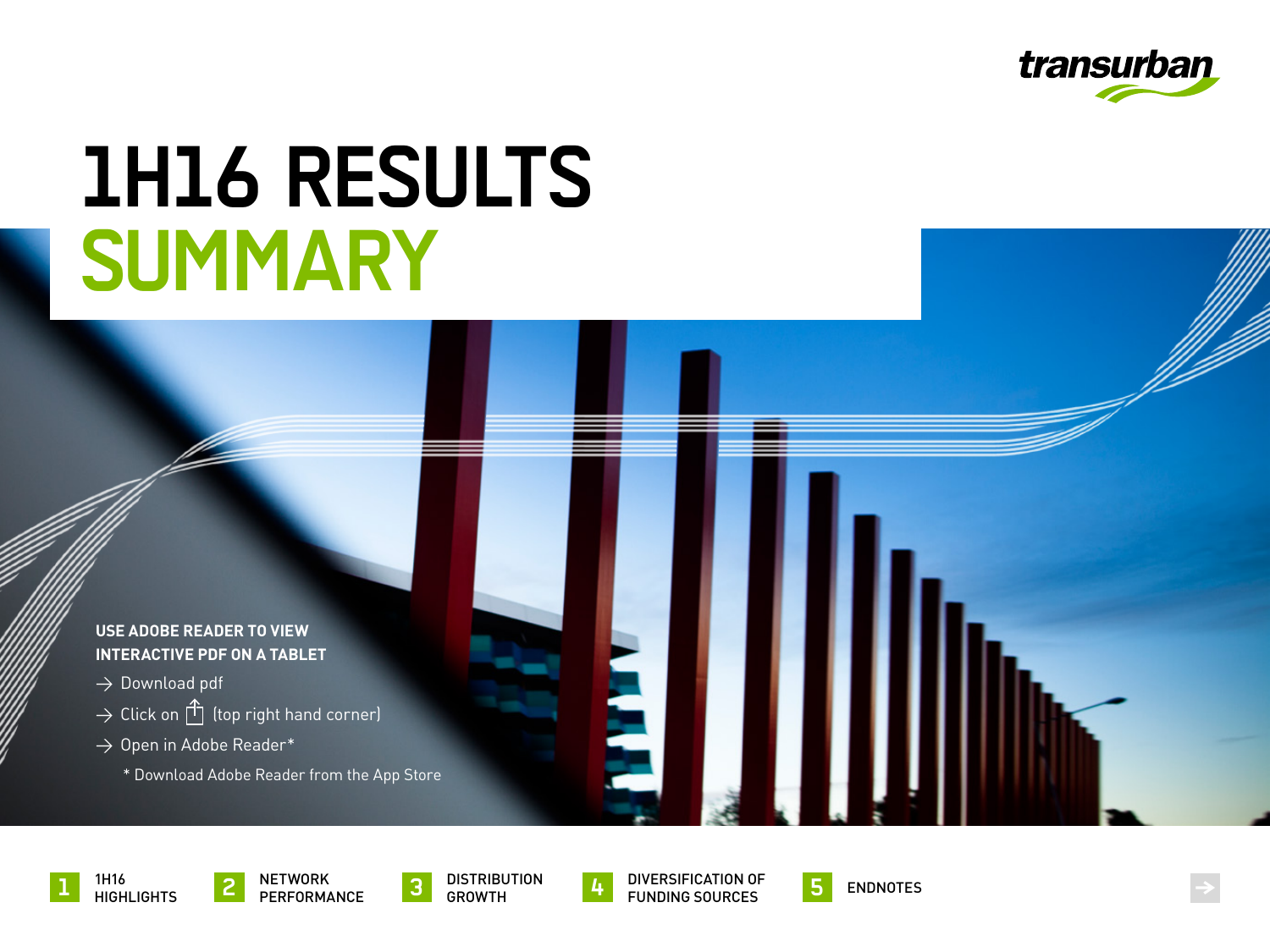### transurba

### <span id="page-1-0"></span>**1H16 HIGHLIGHTS**

Read footnote Read footnote

## **19.3%** TOLL REVENUE GROWTH1



- $\rightarrow$  Earnings growth driven by traffic performance and operational efficiencies; FY16 distribution guidance upgraded to 45.5 cps
- $\rightarrow$  Ongoing opportunities to enhance network efficiencies and customer benefits
	- —Improvements in technology and O&M
	- —Capacity upgrades and acquisitions
	- —Strategic developments in each market
- $\rightarrow$  \$11 billion of committed and planned projects to improve drivers' journeys in Melbourne, Sydney, Brisbane and Northern Virginia
- $\rightarrow$  Balance sheet structured to deliver development pipeline
- $\rightarrow$  Contributing to policy reform for future infrastructure provision

ADT GROWTH

**8.4%**

### 1H16 DISTRIBUTION

**22.5¢**













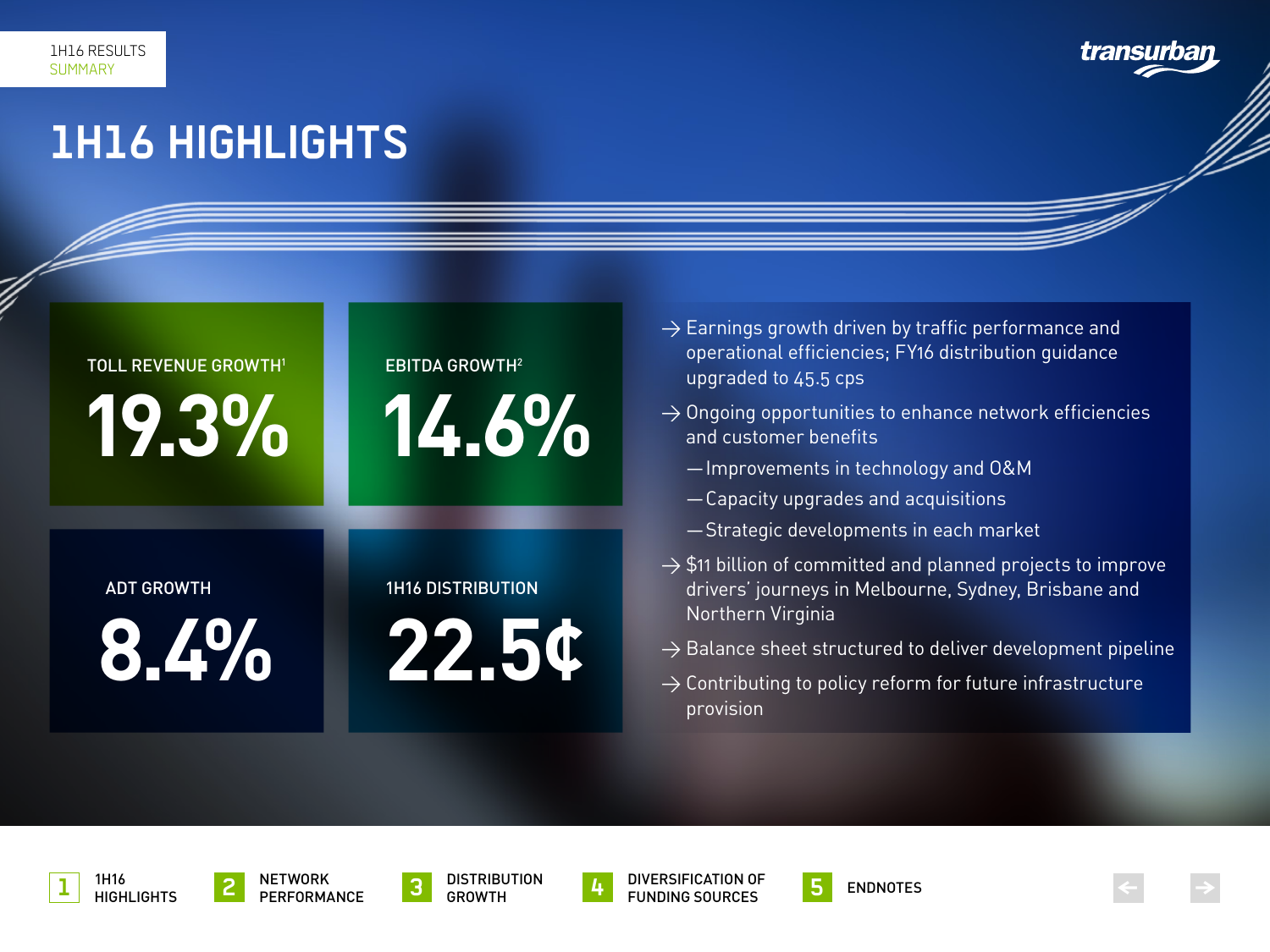transurban

### <span id="page-2-0"></span>**NETWORK PERFORMANCE**

| <b>NETWORK</b>                      | <b>HIGHLIGHTS</b>                                                                                                                                                                                                                                                    | <b>TOLL REVENUE</b><br><b>CONTRIBUTION</b><br>(AUD) | <b>ADT</b><br><b>GROWTH</b> | <b>TOLL REVENUE</b><br><b>GROWTH</b> | <b>EBITDA</b><br><b>GROWTH2</b> |
|-------------------------------------|----------------------------------------------------------------------------------------------------------------------------------------------------------------------------------------------------------------------------------------------------------------------|-----------------------------------------------------|-----------------------------|--------------------------------------|---------------------------------|
| <b>SYDNEY</b>                       | $\rightarrow$ Strong traffic growth observed across the network<br>$\rightarrow$ Truck toll multipliers moving to 3 times car tolls<br>on LCT, M5 and M7. Weighted average truck toll<br>multiplier across Sydney network 2.28 times car<br>toll at 31 December 2015 | 41.6%                                               | $+9.0\%$                    | $+14.9\%$                            | +15.6%                          |
| <b>MELBOURNE</b>                    | $\rightarrow$ Average weekend/public holiday traffic increased 4.1%<br>$\rightarrow$ Construction commenced on the CityLink Tulla<br>Widening project in October 2015 to increase capacity                                                                           | 34.5%                                               | $+1.9\%$                    | $-7.4\%$                             | $+8.8%$                         |
| <b>BRISBANE3</b>                    | $\rightarrow$ Legacy Way traffic and revenue results at upper<br>end of expectations<br>$\rightarrow$ Excluding Legacy Way and \$4 million of TQ integration<br>costs recorded in 1H16, EBITDA increased 15.6%                                                       | $15.2\%$                                            | $+9.6%$                     | $+11.4%$                             | 8.6%                            |
| <b>NORTHERN</b><br><b>VIRGINIA4</b> | $\rightarrow$ Continued growth observed across both assets<br>$\rightarrow$ Average dynamic toll price for 495 Express Lanes<br>increased 29.8% compared to the pcp                                                                                                  | $8.7\%$                                             |                             | $+139.6\%$ $+216.8\%$ $+292.6\%$     |                                 |









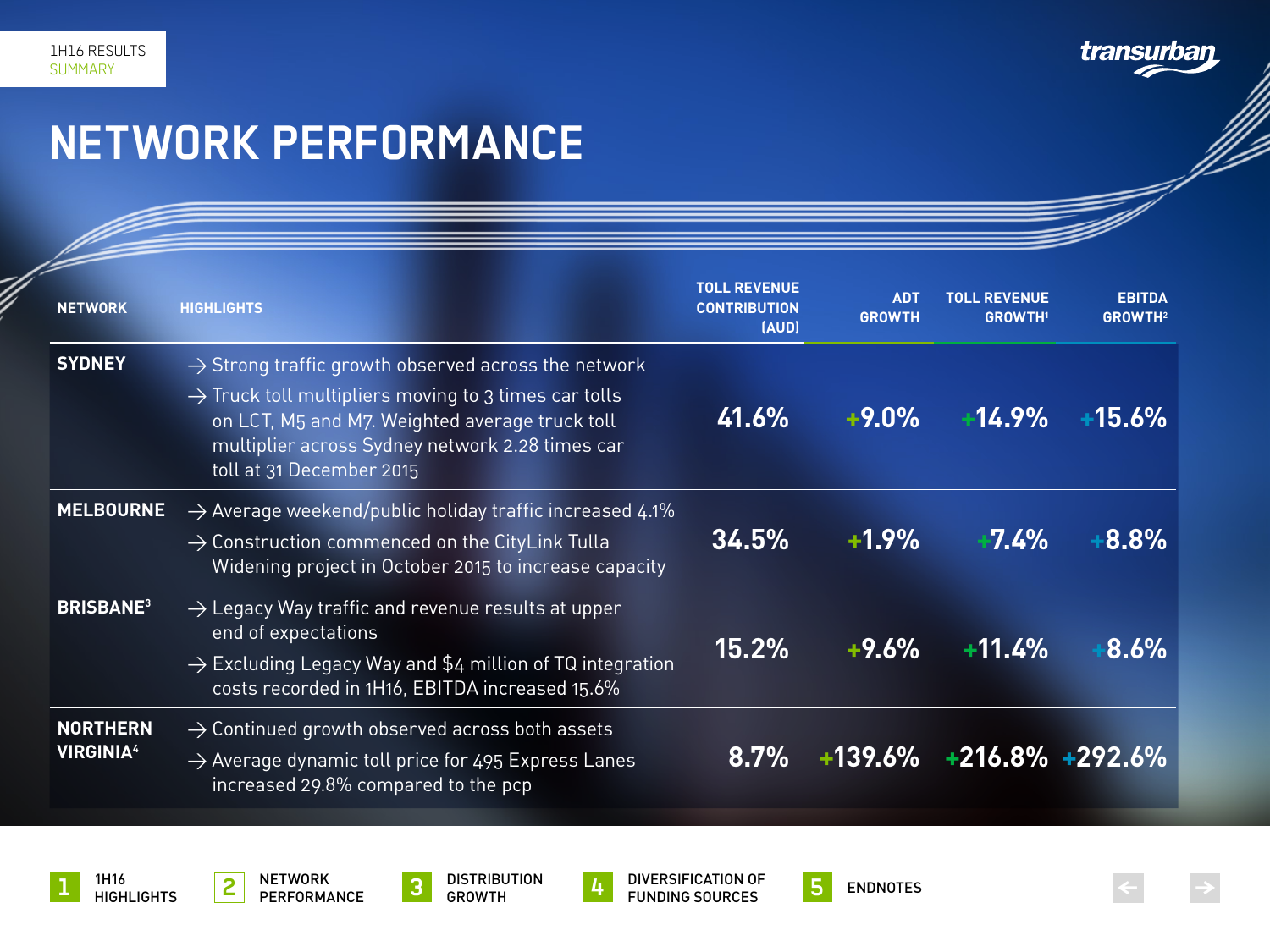

### <span id="page-3-0"></span>**DISTRIBUTION GROWTH**



 $\rightarrow$  FY16 distribution guidance upgraded to 45.5 cps, expected to be approximately 100% free cash covered

 $\rightarrow$  A 13.8% increase over FY15 due to ongoing strong operational performance

 $\rightarrow$  1H16 distribution of 22.5 cps to be paid on 12 February 2016, 107% free cash covered









**4** DIVERSIFICATION OF FUNDING SOURCES NETWORK **2** PERFORMANCE **5** ENDNOTES





**< >**

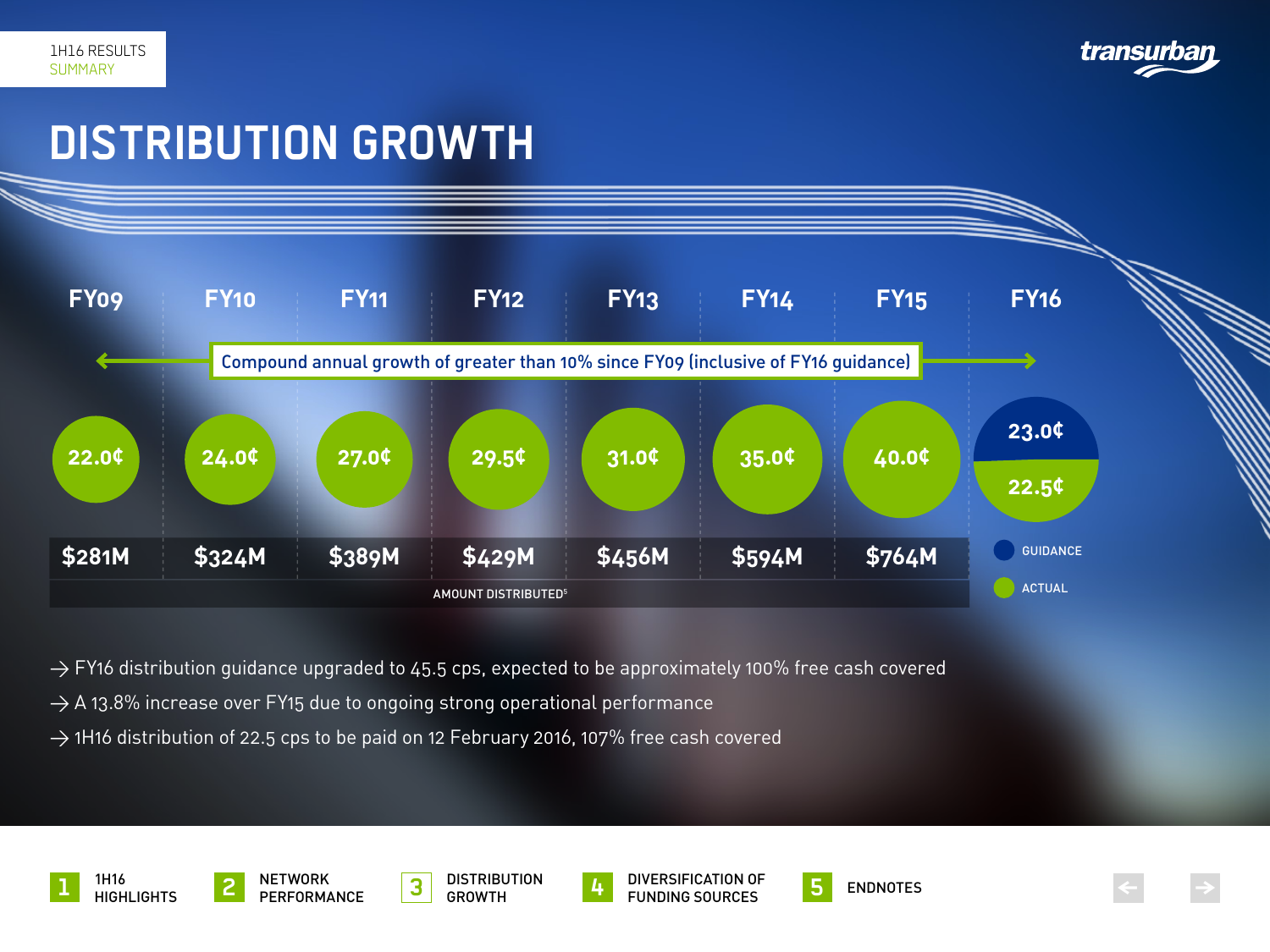

### <span id="page-4-0"></span>**DIVERSIFICATION OF FUNDING SOURCES**

### **FUNDING ACTIVITIES**

- $\rightarrow$  Existing facilities refinanced with longer dated debt
- $\rightarrow$  Major issuances during 1H16:
	- —A\$754 million of corporate USD 144A notes
	- —A\$911 million of TQ USPP
	- —A\$742 million of M5 term bank debt
- $\rightarrow$  Successfully raised \$1.025 billion of equity through pro rata accelerated renounceable entitlement offer



| Weighted average maturity         | 9.1 years | Weighted average mat  |
|-----------------------------------|-----------|-----------------------|
| Weighted average cost of AUD debt | 5.5%      | Weighted average cost |
| Weighted average cost of USD debt | 4.3%      | Weighted average cost |
| $\mathsf{Gearing}^7$              | 36.0%     | Gearing <sup>7</sup>  |
| FFO/Debt <sup>8</sup>             | 8.2%      | FFO/Debt <sup>8</sup> |



| Weighted average maturity         | 7.8 years |
|-----------------------------------|-----------|
| Weighted average cost of AUD debt | 5.3%      |
| Weighted average cost of USD debt | $ 3.8\% $ |
| Gearing <sup>7</sup>              | 40.2%     |
| FFO/Debt <sup>8</sup>             | $7.9\%$   |